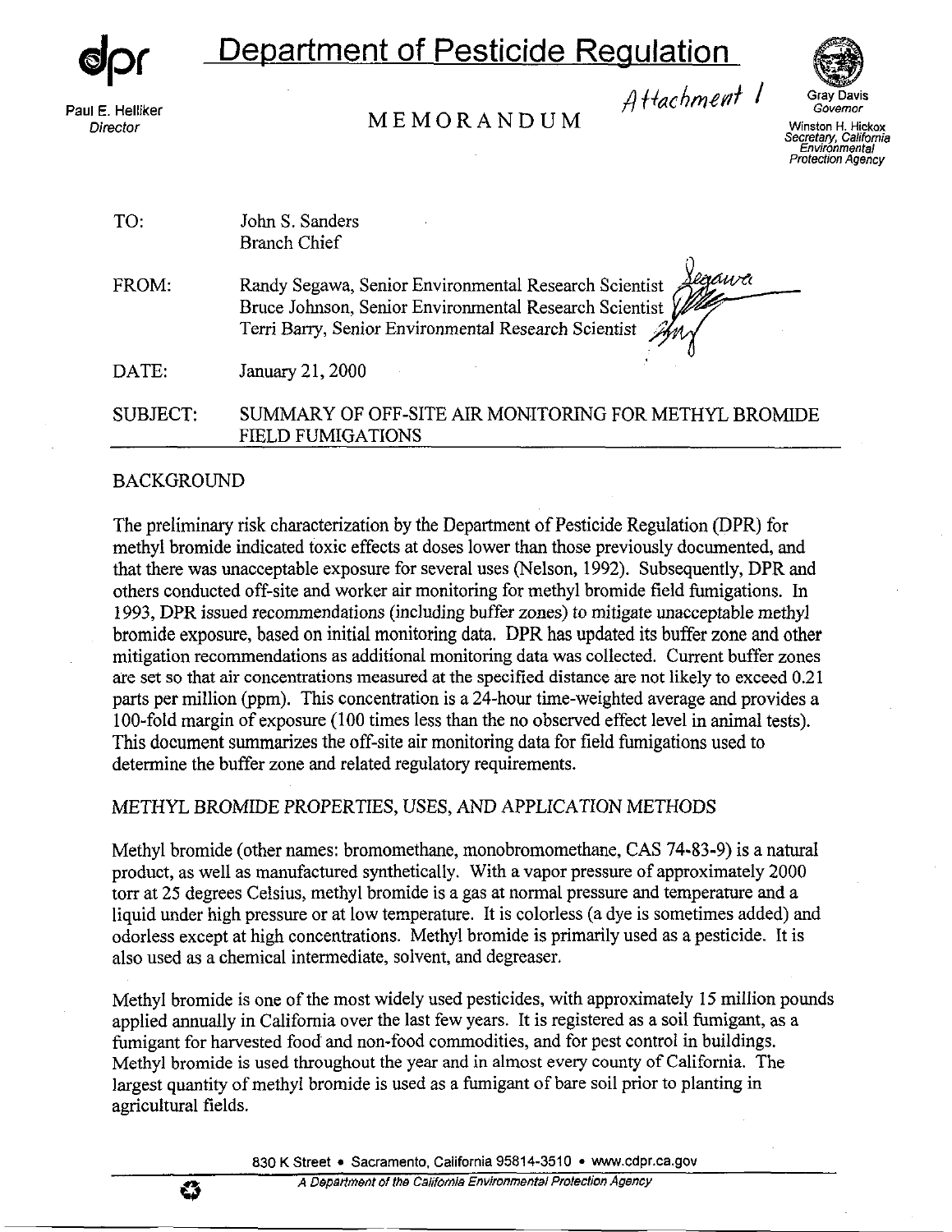There are a number of methods of applying methyl bromide to agricultural fields, depending on the crop and target pest. Most involve injection beneath the soil surface with tractor-mounted chisels. Several different types of chisels are used and injection depth varies from 6 to 30 inches. Many, but not all, of these application methods also cover the field with a plastic tarpaulin during the injection process. Methyl bromide can be applied to flat fields (broadcast) or to fields with preformed beds. Tarpaulins used for broadcast applications are normally removed several days after fumigation. Tarpaulins used for bed applications normally stay in place throughout the growing season.

#### DESCRIPTION OF SAMPLING AND LABORATORY ANALYSIS METHODS

Most of the monitoring studies used to develop DPR's methyl bromide restrictions were designed to determine the distance and time at which 0.21 ppm (24-hour time-weighted average) occurred downwind from a fumigated field. The studies monitored a variety of application methods, locations, seasons, application rates, and acres. Off-site air concentrations were determined by sampling at fixed locations with absorbent tubes. In general, 8 to 24 locations were sampled for monitoring an individual application. Normally, several distances were sampled for each application. Distances varied from the edge of the field to 1000 feet. In general, sampling was initiated with the start of an application and continued for two to seven days. Individual sampling intervals were 4 to 24 hours. The individual reports for each study describe the sampling methods in more detail.

Air samples were collected using absorbent tubes attached to portable suction pumps. In this method, air is drawn through the tubes by the pumps at a known flow rate. The absorbent tubes filter or trap any methyl bromide contained in the air. The amount of methyl bromide trapped in the tubes is determined by a laboratory analysis. The air concentration is calculated by dividing the amount of methyl bromide detected by the volume of air drawn through the tubes. Activated charcoal was used as the trapping media. Normally, each sample consisted of two tubes, connected in series. The second or backup tube traps any methyl bromide that escapes the primary tube. As long as most of the methyl bromide is detected in the primary tube, it is assumed that the sample (primary + backup) is valid. A number of different laboratory methods were used to analyze the charcoal tubes. Most involve either extraction of the charcoal with organic solvent and analysis of the extract, or a headspace analysis. Most analyses were conducted with a gas chromatograph equipped with an electron capture detector. Laboratory quality control samples were analyzed with each study. The individual reports for each study describe the analytical methods in more detail. A recent study by DPR indicates that the absorbent tube method may underestimate methyl bromide air concentrations. The results from this study are discussed in the next section.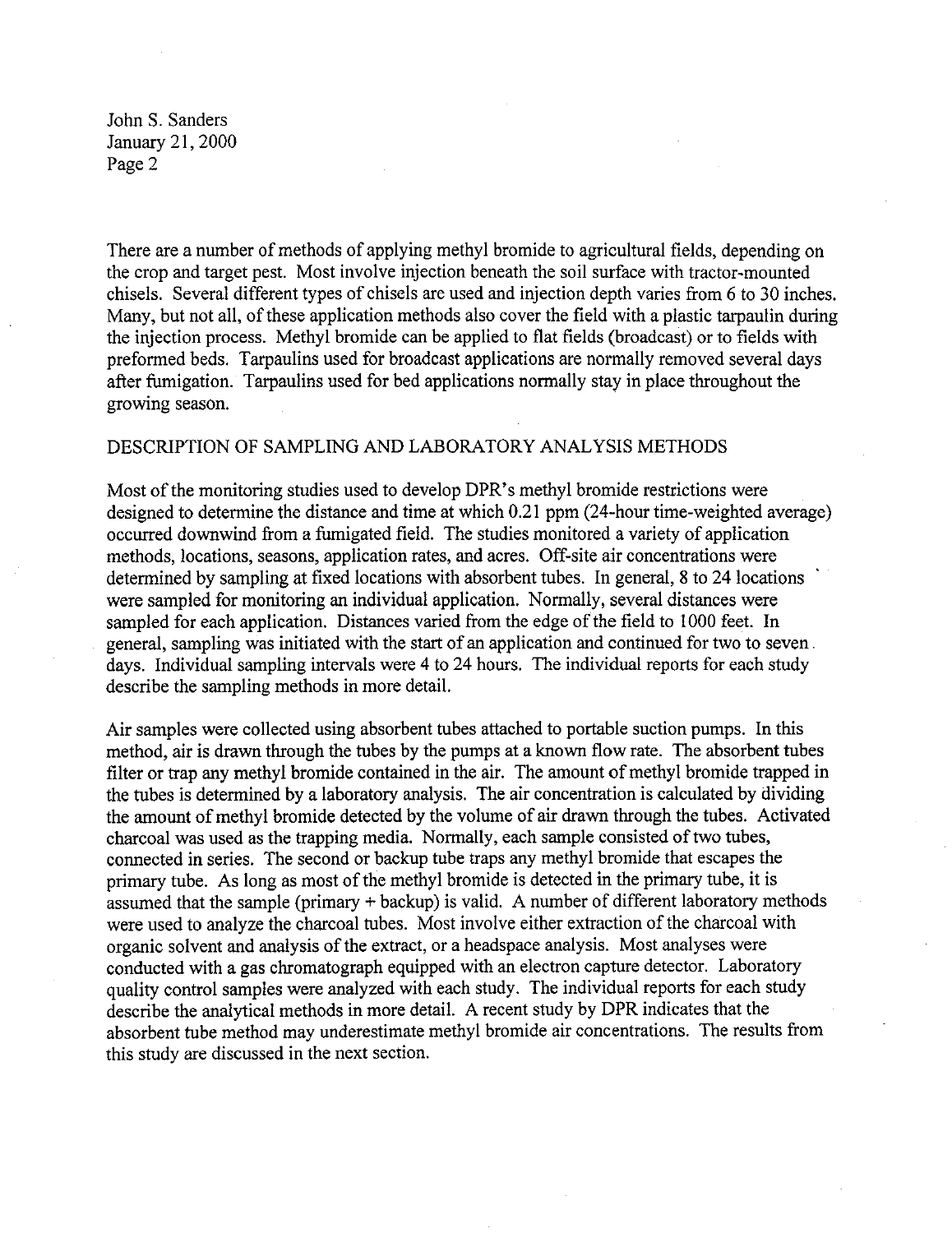The tarpaulins used for the monitored fumigations were tested for methyl bromide permeability using a method developed by Kolbezen and Abu-El-Haj (1977). With the exceptions discussed later, the tarpaulin permeability ranged from 6 to 8 milliliters of methyl bromide per hour per square meter per 1000 ppm at 30 degrees Celsius.

## ESTIMATES OF SAMPLING AND LABORATORY METHOD PERFORMANCE

Laboratory quality control samples (spikes) indicate that the charcoal tube sampling and analytical methodology used for the monitoring recovers 69 to 82%. However, results from a DPR study show different recovery rates (Biermann and Barry 1999). The DPR recovery study used a custom-made apparatus to introduce gaseous methyl bromide on to the charcoal sampling tubes. The standard laboratory spikes are prepared by dissolving methyl bromide in a solvent and adding the liquid solvent to charcoal tubes. DPR's recovery study more closely replicates the sampling conditions in the field. The performance of two sampling methods for ambient methyl bromide concentrations, charcoal tubes and SUMMA canisters, was determined in a laboratory using simulated field sampling procedures. A gas mixing and handling system was set up to generate controlled flows of air with known amounts of methyl bromide and moisture content. Samples were taken from the air flow inside the system using regular field sampling equipment with typical operating parameters. Initial tests with the charcoal tubes showed breakthrough at very high relative humidity (RH > 90%) and recoveries near zero for extremely dry air (RH  $<$  10%). Most of the data were limited to a humidity range of 20% to 80% and concentrations between 20 parts per billion (ppb) and 2000 ppb. Within this range, no major effects of either humidity or concentration were found. The average recovery was  $49\% \pm 7\%$ (standard deviation) for the charcoal tubes and  $78\% \pm 12\%$  (standard deviation) for the SUMMA canisters.

This study also examined field data about the relative performance of collocated charcoal tubes and SUMMA canisters. A linear regression of the log-transformed concentrations of the two methods indicated that at the 200 ppb level the charcoal tube results were 71 % of the SUMMA canister data. This was not significantly different from the same regression done on the laboratory data, where the charcoal tubes yielded 63% of the SUMMA canisters. Adjusting the relative performance of 71% in the field by the laboratory measured recovery of the SUMMA canisters of 78%, gives a net recovery of 55% for the charcoal tubes under field conditions. This net recovery of the field samples is consistent with the laboratory-measured recovery of 49%.

While DPR's best estimate of method performance indicates that the charcoal tube method used for the monitoring recovers approximately 50%, other data conflicts with this estimate. The conflicting data and DPR's adjustment for recovery are discussed in the data summary section below.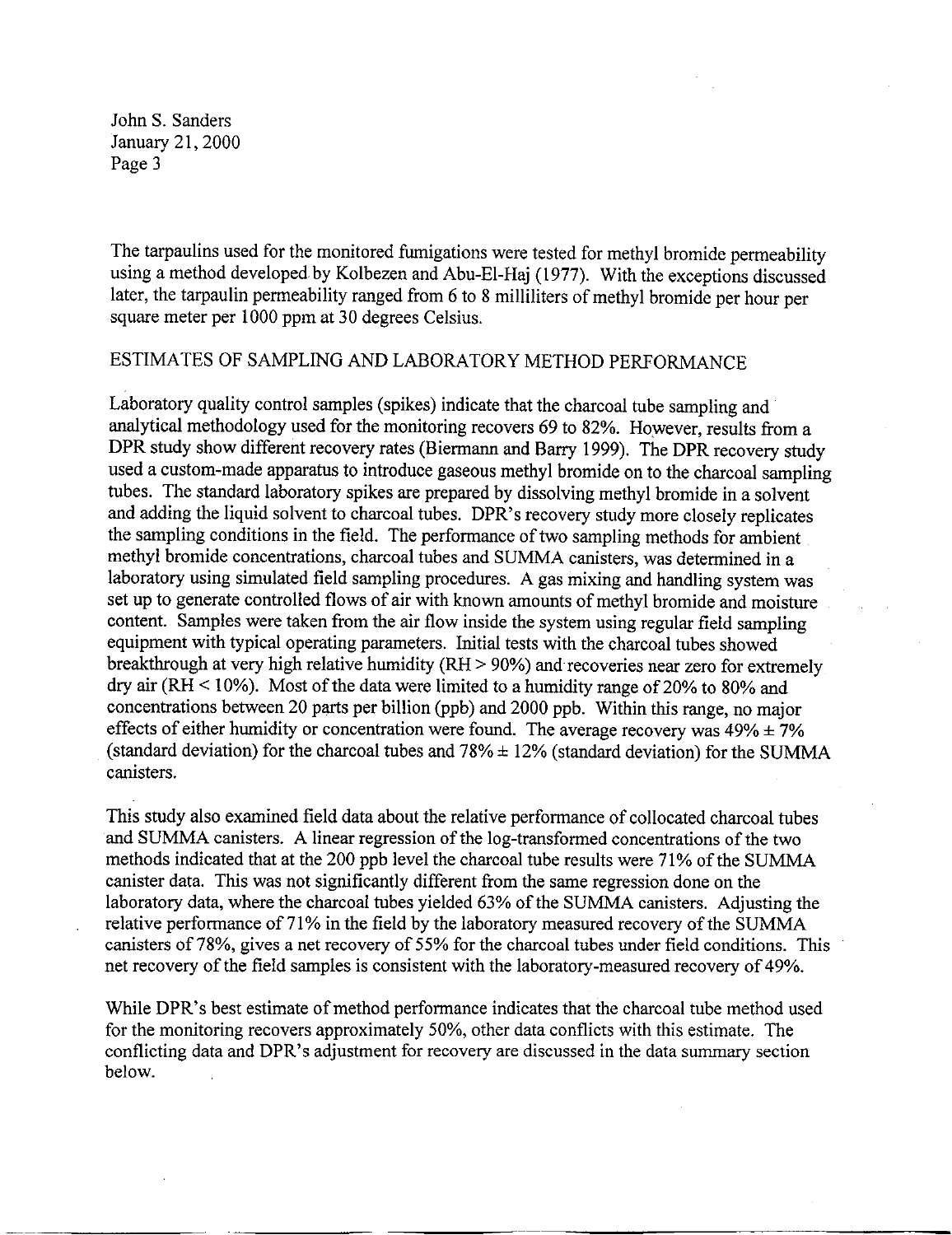## DESCRIPTION OF DATA ANALYSIS METHODS

One of the major drawbacks to field monitoring is that it can only determine air concentrations at specific locations at specific times. Extrapolating these data to other locations and times is usually very difficult due to variability in field size, amount of methyl bromide applied, weather, and other factors. To overcome this drawback, DPR uses methyl bromide monitoring data in conjunction with a computer model, the Industrial Source Complex (ISC) model to simulate air concentrations at different locations and under a variety of conditions (USEPA 1995). For the analysis of methyl bromide monitoring data, DPR uses the ISC model for two primary purposes. 1) DPR uses the ISC model to estimate the flux rate, or the mass of methyl bromide volatilizing from the field over time (e.g., number of pounds per acre per day). To compare fumigations, DPR expresses the flux rate over the peak 24-hour period as a proportion of the application rate, or "emission ratio." DPR compares and contrasts monitored fumigations using the flux ratebased emission ratio rather than air concentrations. Air concentrations are influenced by numerous factors such as field size, field shape, application rate, wind speed, wind direction, and distance from the field. DPR uses the ISC model to adjust for many of these factors. This adjustment produces a flux estimate that is not biased by many of the factors influencing air concentrations, such as field size, application rate, and distance from the field. 2) DPR also uses the ISC model to estimate air concentrations at all points surrounding a monitored field. Since a limited number of samplers are deployed, the plume or area of highest concentration may miss the samplers. The ISC model is used to determine the location of the plume, as well as the furthest distance from the field at which the 0.21 ppm target level occurs.

The ISC model simulates air concentrations based on three main factors: 1) characteristics of the pollution source, such as flux rate and dimensions of the field; 2) weather conditions at the time of emission, such as wind speed and wind direction; and 3) terrain over the downwind area, such as urban or rural geography. It employs the standard gaussian equation for estimating downwind air concentration:

$$
C(x, y, z) = \frac{Qf(\sigma_y(x), \sigma_z(x))}{3.14u \sigma_y(x) \sigma_z(x)}
$$

where  $C(x,y,z)$  is the air concentration in micrograms per cubic meter ( $\mu$ g/m<sup>3</sup>) at downwind distance x in meters (m), centerline offset y (m) and height z (m); Q is the emission rate for the field in micrograms per second ( $\mu$ g/s, when normalized by area, the units are  $\mu$ g/m<sup>2</sup>s and the term flux is used); f is an empirical adjustment factor, a function of x,y ,z and the standard deviation of lateral ( $\sigma_y$ , meters, a function of x) and vertical plume concentration spatial distribution ( $\sigma_z$ , meters, a function of x); and  $\mu$  is the wind speed (m/s). An important feature in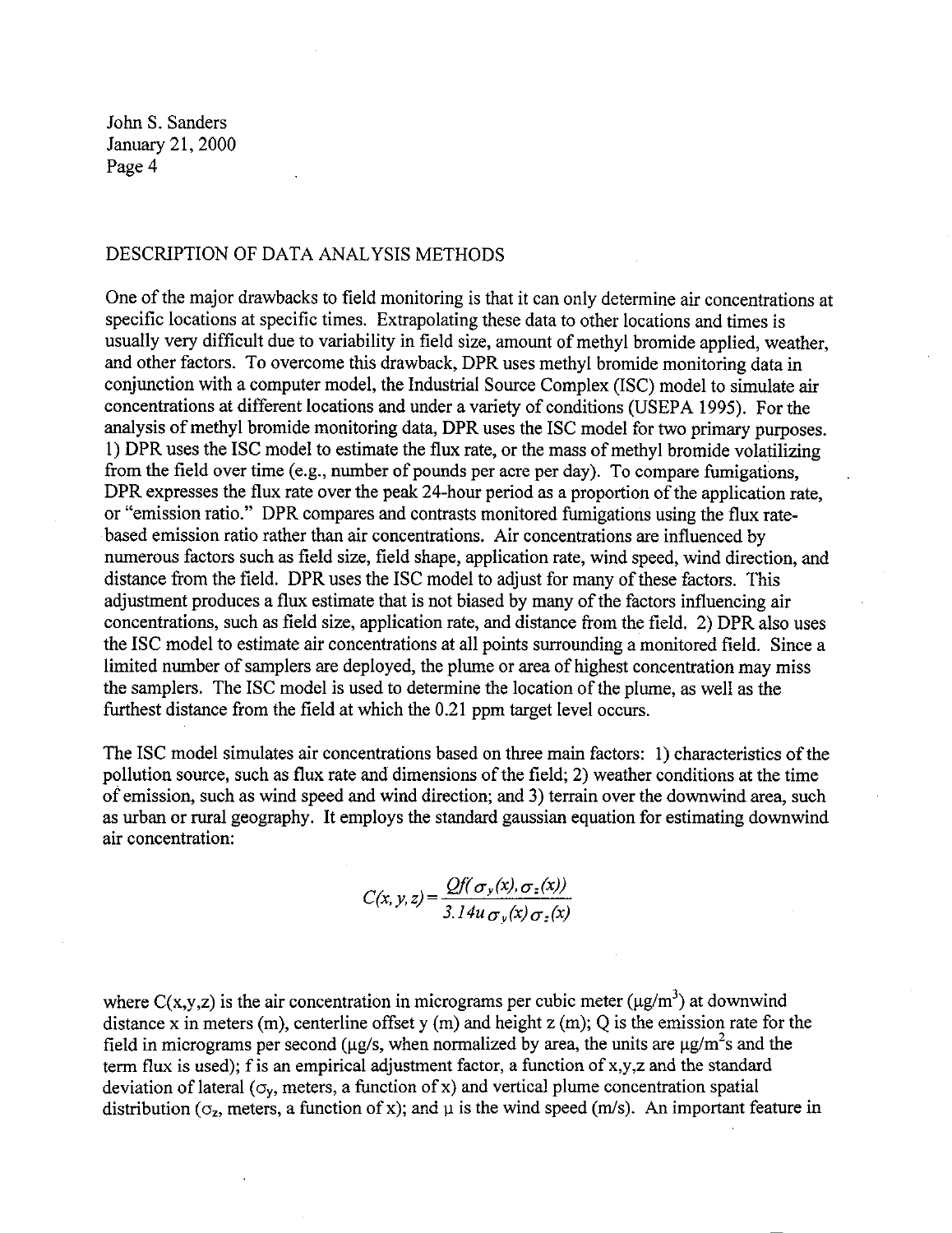the gaussian equation is the proportional relationship between flux and air concentration. Assuming the ISC model provides estimates of offsite air concentrations that are correlated to measured offsite air concentrations, regression or "back-calculation" can be used to adjust an assumed flux rate in order to estimate the actual flux rate. This procedure is described in detail in Johnson et al. 1999a. In a test of this procedure, measured flux rates were compared to backcalculated flux values and found to be within a factor of two (Ross et al. 1996).

This back-calculation may not estimate the true flux rate under all conditions. The ISC model does not account for all factors that influence air concentrations, such as diffusion that may be a dominant process during low wind conditions. In addition, the back calculation procedure attempts to eliminate monitoring differences due to wind direction, field shape, field size, application rate, distance from the field, etc. However, the ISC model cannot account for nor simulate processes that directly affect flux rate. Such processes may be soil moisture, soil texture, depth of application, tarpaulin type, etc. DPR has assumed that application rate has a direct proportional effect on flux.

### SUMMARY OF MONITORING RESULTS

As discussed previously, DPR estimates that the charcoal tube method recovers approximately 50%. However, in seven cases, this value conflicts with DPR's estimate of the mass of methyl bromide volatilizing from fumigated fields. For seven fields, DPR estimates that at least 50% of the applied methyl bromide volatilized in a 24-hour period. If the monitoring method recovers 49%, the mass of methyl bromide volatilizing from the field exceeds the amount applied. There are three possible sources of error in these estimates. 1) The mass of methyl bromide applied to the field was measured incorrectly. A significant error in this value is unlikely since it depends on a simple weight measurement. 2) There are unaccounted factors in the back-calculated flux estimate. As discussed above, it is possible for unaccounted factors to cause inaccuracies in the flux estimate, but these cannot be quantified. 3) There are unaccounted factors in the recovery estimate. Other environmental factors such as temperature are known to cause variability in methyl bromide absorption and desorption from charcoal. In addition, it is most appropriate to use an adjustment factor specific to each sample or study, associated with the laboratory that conducted the analyses. However, DPR has the appropriate data only for the studies it conducted.

Since DPR is uncertain as to the source of error, the following adjustment will be used until a more reliable estimate is determined. DPR will adjust the back-calculated flux rates assuming that 50% is recovered (i.e. flux rates are doubled). However, the 24-hour flux rate will be limited to a value that does not exceed the amount applied. This adjustment will apply to all studies, assuming that all laboratories conducting the analyses have similar recoveries.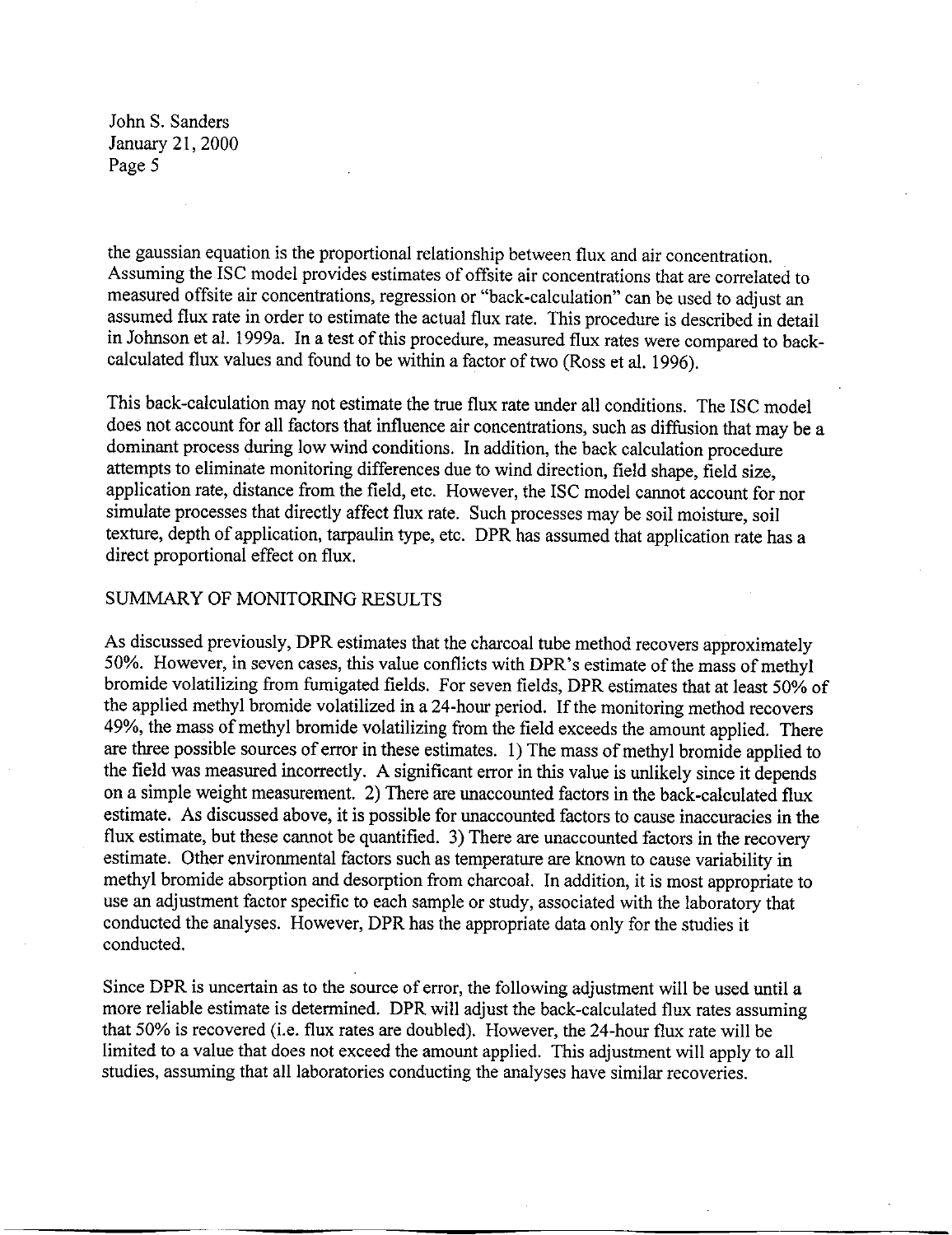Table I shows that 47 applications have been monitored to date. The data indicate that methyl bromide air concentrations exceed 0.21 ppm (peak 24-hour concentration) outside the field for many of the applications monitored. Air concentrations are highly variable, with measured concentrations 30 feet from the field ranging from  $0.042 - 1.1$  ppm, plus 1.7 ppm detected 330 feet from the field for one application. Air concentrations vary with numerous factors such as distance from the field, wind speed, wind direction, application rate, field size and dimensions, and method of application. Field to field comparisons of air concentrations are problematic due to the many confounding factors.

Flux rates or emission ratios are more useful to compare and summarize because the ISC model accounts for many factors that effect air concentrations. Comparison of emission ratios shows that fumigations with no tarpaulin have higher flux rates than fumigations with tarpaulins. Bed fumigations have higher flux rates than broadcast fumigations. Injection depth does not have a statistically significant effect on flux rates (Attachment I). There is insufficient information to determine if other factors such as season or location effect flux rates.

Studies conducted under controlled conditions show that flux rates correlate with temperature, soil bulk density, soil moisture content, and soil organic content (Rice, et al. 1996; Gan, et al. 1996). The higher the temperature, bulk density, moisture, or organic content, the lower the flux rates. However, these correlations cannot be confirmed with field data, possibly due to other confounding factors.

The tarpaulins used for broadcast applications are usually removed five to ten days following application (tarpaulins for bed applications normally remain in place all season). Air concentrations and flux rates are higher during tarpaulin removal, in comparison to concentrations on the previous day. However, the air concentrations and flux rates during tarpaulin removal are less than the peak 24-hour period on the day of application, or the day following application (Majewski, et al. 1995). Applications using a "very high barrier" tarpaulin may be an exception. Air concentrations during removal of a "very high barrier" tarpaulin were comparable to the peak 24-hour period. However, as discussed below other data for "very high barrier" tarpaulins may contradict this finding.

Field fumigations using three different types of tarpaulins have been monitored. Permeability for the standard "high barrier" tarpaulin is 5 to 8 milliliters of methyl bromide per hour per square meter per 1000 ppm at 30 degrees Celsius; "very high barrier" is 4; "virtually impermeable film" is 0.1. Studies conducted under controlled conditions show that flux rates correlate with tarpaulin permeability (Wang, et al. 1997a; 1997b ). The lower the permeability, the lower the flux rates. However, studies of commercial field applications do not correlate with permeability. Five applications using very high barrier tarpaulins have been monitored (Table 1, applications 25 to 29). The average proportion of methyl bromide emitted in 24 hours was twice as much as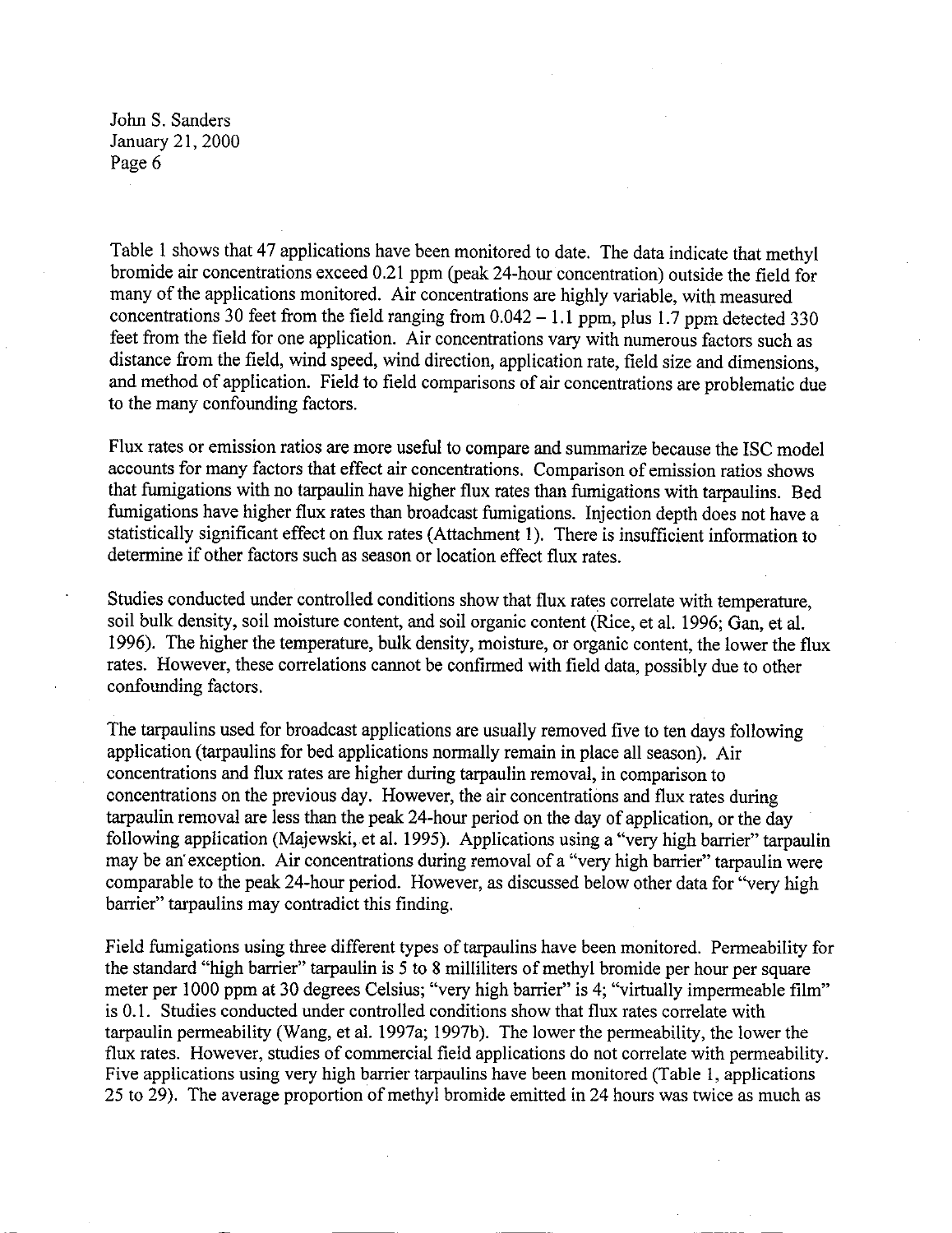applications that used a high barrier tarpaulin (Table 2). In addition, a series of field tests with a virtually impermeable film showed no difference in air concentrations between the virtually impermeable film and a standard high barrier tarpaulin (Table I, study 164-10, applications 16 to 19, 30 to 34). This study also compared plots that included an extra tarpaulin panel (11 ft width) around the perimeter of the treated area, to plots with no extra tarpaulin panel. While the plots with extra tarpaulin panels has slightly lower flux rates (Table 1, applications 17, 19, 31, 33). they were not statistically significantly different from those without the extra tarpaulin (Table I, applications 16, 18, 32, 34).

Within any one type, most application methods are very similar with a few commercial applicators conducting most of the fumigations. Applications using tarpaulin bed methods are an exception since individual growers conduct the majority of these applications. Many different types of fumigation rigs are used for this application method. There is insufficient data to show clear differences between the various tarpaulin bed methods (Table I, applications 35 to 43). However, most tarpaulin bed methods have higher flux rates than the tarpaulin broadcast methods. Two common bed tarpaulin methods were compared side-by-side with a common tarpaulin broadcast method. Tarpaulin bed flux rates during the peak 24-hour period were several times higher than the tarpaulin broadcast flux rates (Table I, applications 23 to 24, 38 to 41 ). Although not evaluated side-by-side, the data also indicate that tarpaulin bed fumigations have a higher flux rate than non-tarpaulin fumigations. The eight non-tarpaulin fumigations monitored had 24-hour emission rates ranging from 4.2 to 33 percent of the methyl bromide applied (unadjusted for recovery). The eight tarpaulin-covered bed fumigations that used a tractor with a bed shaper had 24-hour emission rates ranging from 34 to 58 percent of the methyl bromide applied (unadjusted for recovery). The three tarpaulin-covered bed fumigations that used the hot-gas application method had 24-hour emission rates ranging from 32 to 90 percent of the methyl bromide applied (unadjusted for recovery). A single tarpaulin-covered bed study that did not use a bed shaper or hot-gas method had a low 24-hour emission rate, 3.1 percent. However, we cannot estimate the variability of this method with a single study.

There may be several reasons that tarpaulin-covered bed fumigations have higher emission rates than non-tarpaulin fumigations. The depth of injection for tarpaulin-bed fumigations ranges from one to ten inches below the top of the bed. The depth of injection for non-tarpaulin fumigations ranges from IO to 24 inches below the surface. The greater injection depth for nontarpaulin fumigations probably decreases the emission rate. The tarpaulin-covered bed fumigations have a higher surface area in comparison to broadcast fumigations, for the same size field. The greater surface area probably increases the emission rate for tarpaulin-covered bed fumigations. There may be other reasons for the difference in emission rates that cannot be determined from the available information.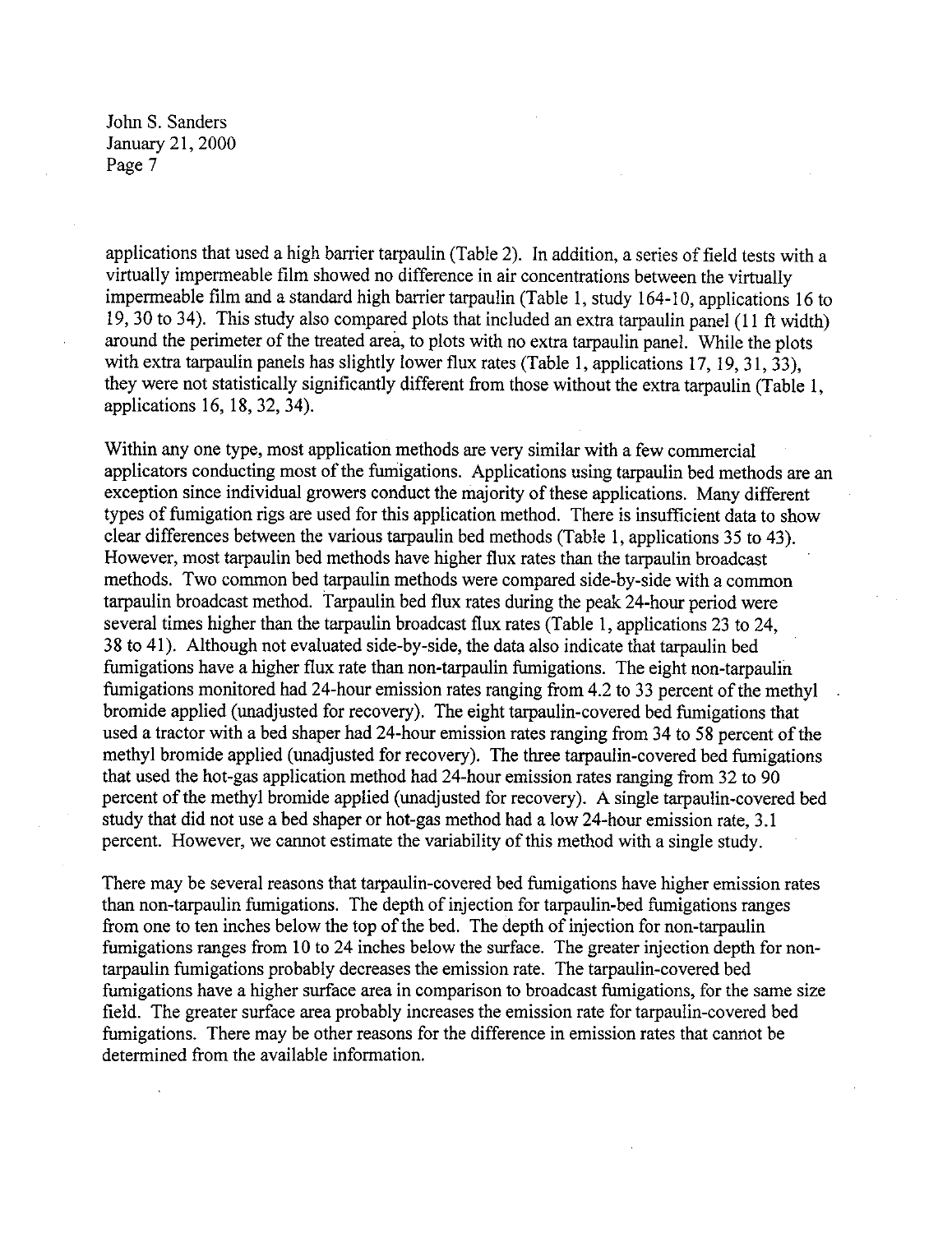Peak concentrations and flux rates generally occurred during the first 36-hour period from start of application. As a time-saving measure, only the peak flux rate was determined from the available data. Flux rates over time were estimated by fitting a lognormal function to the air concentration data for selected applications and constrained by the average emission ratios of the application categories (Johnson 1999b). Table 3 shows the estimated emission ratios over time.

Attachment

 $\bar{z}$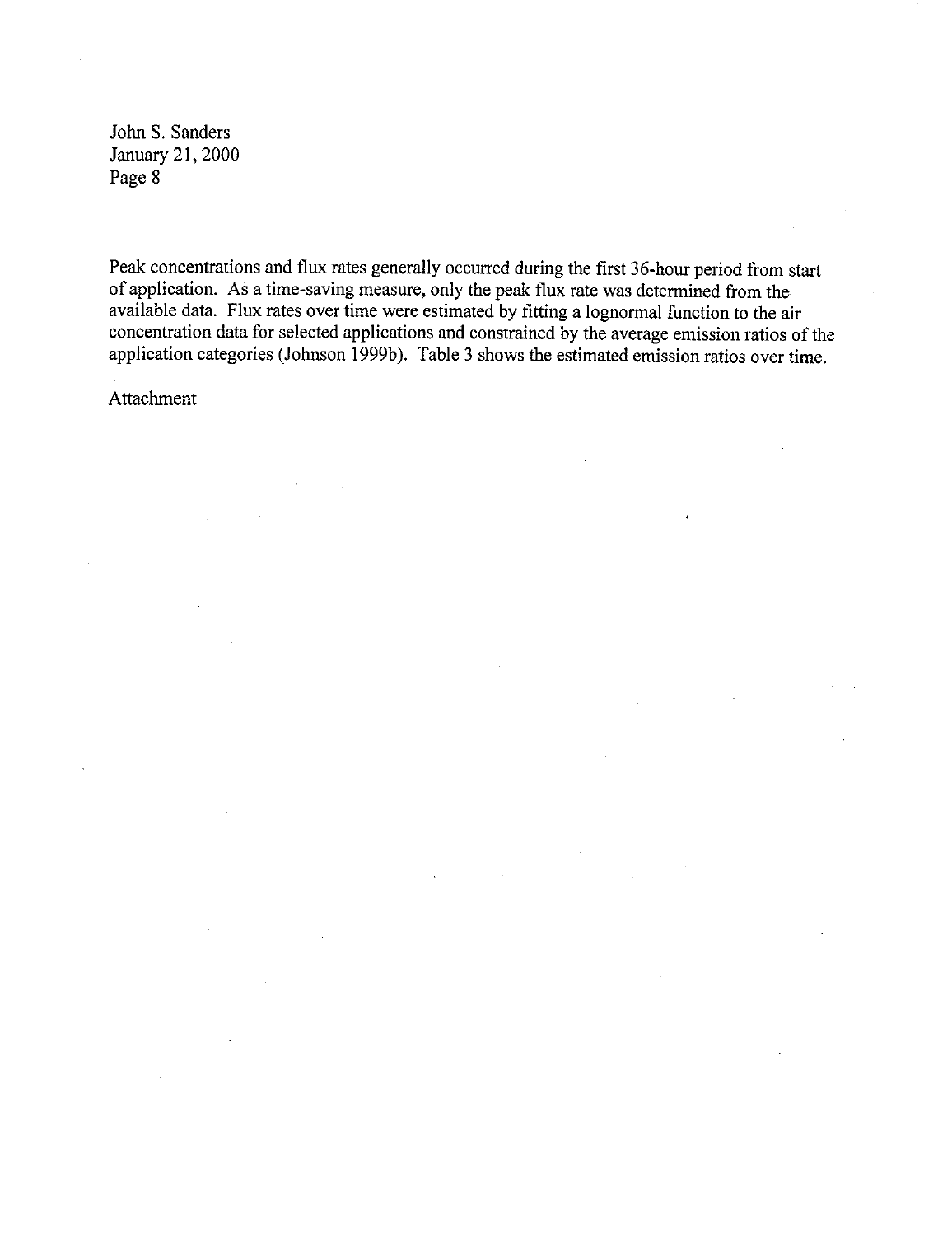#### References

Biermann, Heinz W. and Terrell Barry. 1999. Evaluation of charcoal tube and SUMMA canister recoveries for methyl bromide air sampling. June 1999 State of California, Environmental Protection Agency, Department of Pesticide Regulation, Environmental Monitoring and Pest Management Branch, Environmental Hazards Assessment Program 830 K St, Sacramento, CA 95814-3510 EH99-02.

Gan, J., S.R. Yates, D. Wang, and W.F. Spencer. 1996. Effect of Soil Factors on Methyl Bromide Volatilization After Soil Application. Environmental Science and Technology. Vol 30, No. 5, p. 1629 – 1636.

Johnson, Bruce, Terrell Barry and Pamela Wofford. 1999a. Workbook for gaussian modeling analysis of air concentration measurements. EH99-03. State of California, Environmental Protection Agency, Department of Pesticide Regulation, Environmental Monitoring and Pest Management Branch, Environmental Hazards Assessment Program Sacramento, California 95814-3510

Johnson, B. 1999b. Buffer Zone Duration. Memorandum to Randy Segawa, dated November 29, 1999. California Environmental Protection Agency, Department of Pesticide Regulation.

Kolbezen, M.J. and F.J. Abu-El-Haj. 1977. Permeability of Plastic Films to Fumigants. p 476 – 481 in Proceedings of the 7th International Agricultural Plastics Congress in San Diego, California, April 11 - 16, 1977. Sponsored by National Agricultural Plastics Association in cooperation with the University of California Cooperative Extension Service and the U.S. Department of Agriculture.

Lim, L. 1999. Draft Methyl Bromide Risk Characterization Document for Inhalation Exposure. California Environmental Protection Agency, Department of Pesticide Regulation.

Majewski, M.S., M.M. McChesney, J.E. Woodrow, J.H. Preuger, and J.N. Seiber. 1995. Aerodynamic Measurements of Methyl Bromide Volatilization from Tarped and Nontarped Fields. Journal of Environmental Quality. Vol. 24, p. 742 - 752.

Nelson, L. 1992. Methyl Bromide Preliminary Risk Characterization. Memorandum to Jim Wells, dated Februrary 11, 1992. California Environmental Protection Agency, Department of Pesticide Regulation.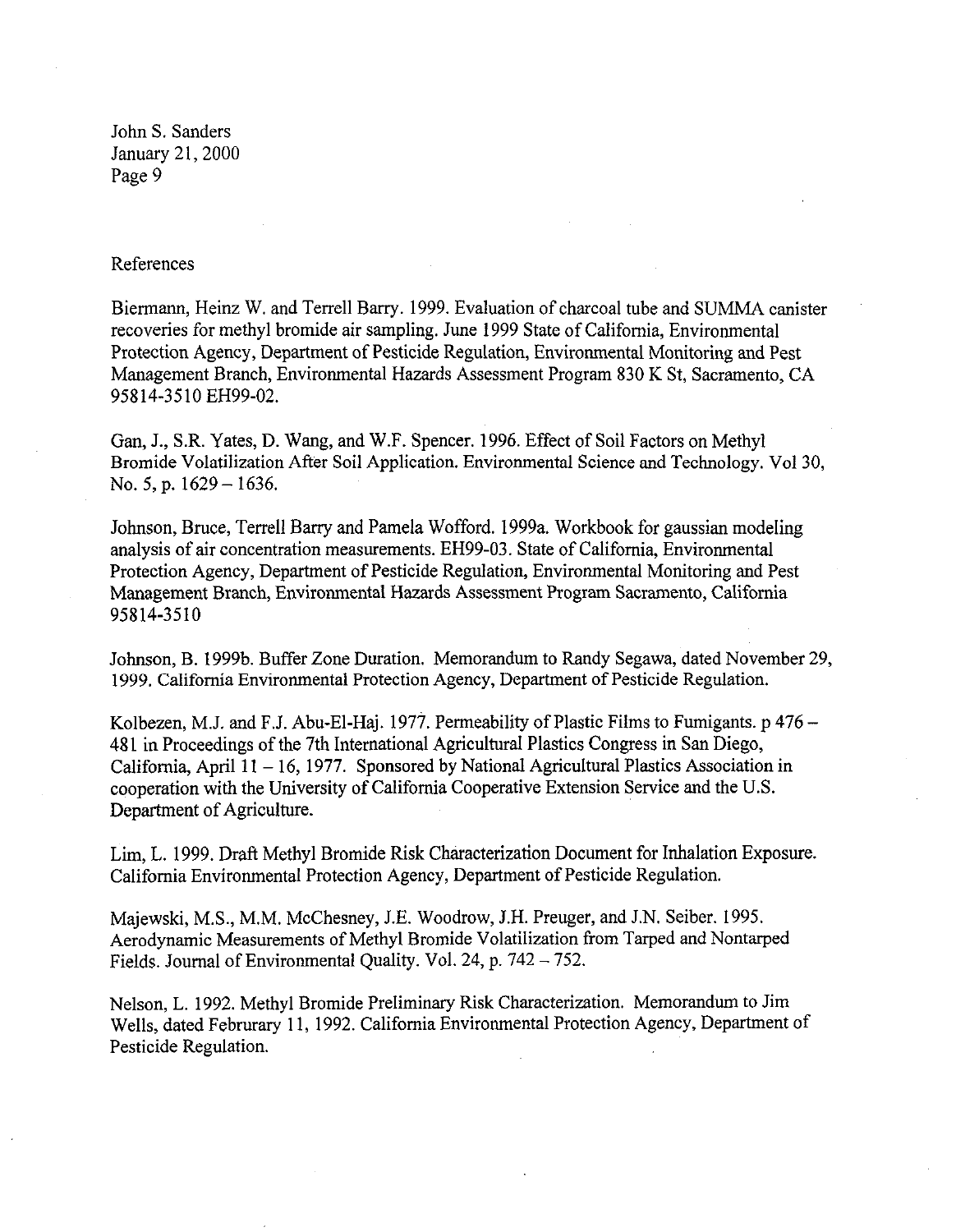Rice, P.J., T.A Anderson, J.H. Cink, and J.R. Coats. 1996. The Influence of Soil Environmental Variables on the Degradation and Volatility of Methyl Bromide in Soil. Environmental Toxicology and Chemistry. Vol 15, No. 10, p.  $1723 - 1729$ .

Ross, L.J., B. Johnson, **K.D.** Kim, and J. Hsu. 1996. Prediction of methyl bromide flux from area sources using the ISC model. Journal of Environmental Quality 25(4):885-891.

USEPA. 1995. User's Guide for the Industrial Source complex (ISC3) Dispersion Models. Volume I. User Instructions. USEPA Office of Air Quality Planning and Standards; Emissions, Monitoring and Analysis Division, Research Triangle Park, North Carolina.

Wang, **D.,** S.R. Yates, E.F. Ernst, **J.** Gan, F. Gao, J.A. Jury. 1997a. Reducing Methyl Bromide Emission Reduction with a High Barrier Plastic Film and Reduced Dosage. Environmental Science and Technology. Vol 31, No. 12, p. 3686-3691.

Wang, D., S.R. Yates, E.F. Ernst, **J.** Gan, F. Gao, J.O. Becker. 1997b. Methyl Bromide Emission Reduction with Field Management Practices. Environmental Science and Technology. Vol 31, No. 10, p. 3017 - 3022.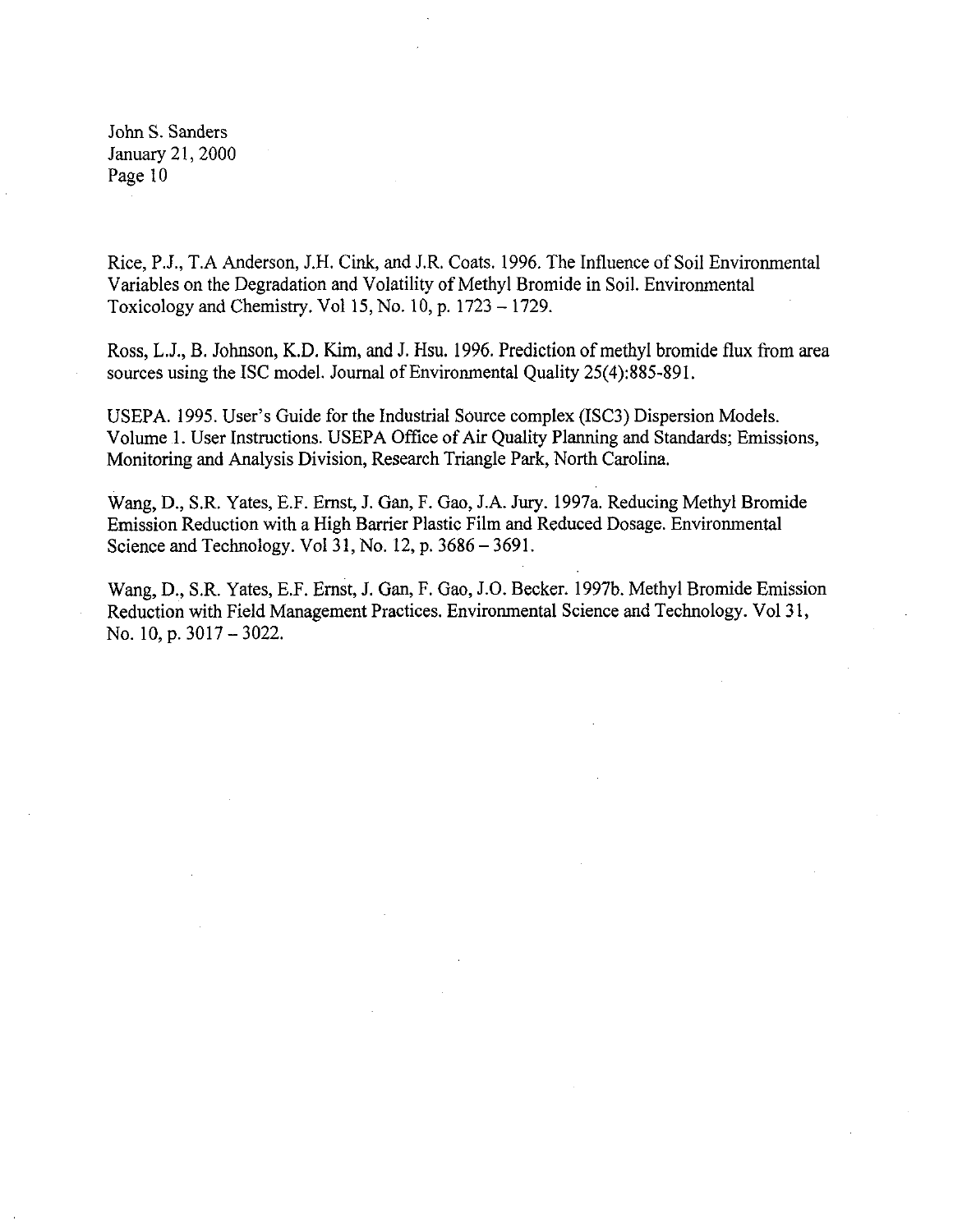|                              |                  |                                  |                   |                 |                         |          |             |                |                 | Measured            | Proportion                 | Proportion                          |
|------------------------------|------------------|----------------------------------|-------------------|-----------------|-------------------------|----------|-------------|----------------|-----------------|---------------------|----------------------------|-------------------------------------|
| Application<br>Monitored and | Bed/             |                                  | Chisel            | Injection       | Tractor                 | Date     |             | Applic<br>Rate |                 | Max Conc<br>@ 30 ft | Volatilized<br>$in 24$ hrs | Volatilized                         |
| Study ID <sup>a</sup>        |                  | Broadcast Tarpaulin <sup>b</sup> | Type <sup>e</sup> | Depth           | Implements <sup>d</sup> | Applied  | County      | (lb/ac)        | Acres           | $(ppm)^c$           | (unadjusted) <sup>e</sup>  | (recovery<br>adjusted) <sup>f</sup> |
| $I:$ SEI.1                   | <b>Bed</b>       | None                             | Rearward          | $\overline{12}$ | Shoes, Shaper           | 8/19/92  | Monterey    | 186            | $\overline{19}$ | $0.21@0$ ft         | 0.17                       | 0.34                                |
| 2: SE1.2                     | <b>Bed</b>       | None                             | Rearward          | 12              | Shoes, Shaper           | 9/24/92  | Monterey    | 180            | 15              | 0.31@0ft            | 0.28                       | 0.56                                |
|                              |                  |                                  |                   | 12              |                         | 10/27/92 |             | 180            |                 |                     |                            |                                     |
| 3: SE1.3/EH127-2             | <b>Bed</b>       | None                             | Rearward          |                 | Shoes, Shaper           |          | Monterey    |                | 15              | $0.55@50$ ft        | 0.20                       | 0.40                                |
| 4: EH164-8                   | <b>Broadcast</b> | None                             | Winged            | 16              | Press Wheel             | 3/12/98  | Merced      | 150            | 7.5             | 0.37                | unable to model            |                                     |
| 5: SE2.1                     | <b>Broadcast</b> | None                             | Forward           | 20              | None                    | 7/28/92  | Kern        | 350            | 17              | 1.1@30ft            | unable to model            |                                     |
| 6: SE2.2                     | <b>Broadcast</b> | None                             | Forward           | 20              | None                    | 10/21/92 | Kern        | 396            | 15              | 0.97@0ft            | 0.31                       | 0.62                                |
| 7: EH164-7                   | <b>Broadcast</b> | None                             | Forward           | 20              | None                    | 1/22/98  | Madera      | 348            | 33              | 0.31                | 0.16                       | 0.32                                |
|                              |                  |                                  |                   |                 |                         |          |             |                |                 |                     |                            |                                     |
| 8: S104.2-1                  | <b>Broadcast</b> | None                             | Forward           | 24              | Shoes, Roller           | 3/8/93   | Fresno      | 396            | 40              | 0.36@100ft          | 0.22                       | 0.44                                |
| 9: S100B1.1                  | <b>Broadcast</b> | None                             | Forward           | 24              | Shoes, Roller           | 3/13/93  | Madera      | 400            | 20              | 0.30@50ft           | 0.11                       | 0.22                                |
| 10: S110.1                   | <b>Broadcast</b> | None                             | Forward           | 24              | Shoes, Roller           | 10/31/95 | San Joaquin | 450            | 7               | 0.20                | 0.042                      | 0.084                               |
| 11: TC199                    | <b>Broadcast</b> | H <sub>B</sub>                   | Nobel Plow        | 12              | None                    | 6/30/92  | Kem         | 396            | 20              | 0.25@0ft            | 0.13                       | 0.26                                |
| 12: EH127-1                  | <b>Broadcast</b> | HB                               | Nobel Plow        | 12              | None                    | 10/26/92 |             | 235            | 10              | 0.15                | 0.079                      | 0.16                                |
|                              |                  |                                  |                   |                 |                         |          | Monterey    |                |                 |                     |                            |                                     |
| 13: EH150-6                  | <b>Broadcast</b> | H <sub>B</sub>                   | Nobel Plow        | 12              | None                    | 2/13/97  | <b>SLO</b>  | 200            | 10              | 0.082               | 0.049                      | 0.098                               |
| 14: EH163-2                  | <b>Broadcast</b> | H <sub>B</sub>                   | Nobel Plow        | 12              | None                    | 8/21/97  | Ventura     | 180            | 9               | 0.069               | 0.20                       | 0.40                                |
| 15: EH164-5                  | <b>Broadcast</b> | H <sub>B</sub>                   | Nobel Plow        | 12              | None                    | 11/1/97  | Monterey    | 205            | 12              | 0.12                | 0.18                       | 0.36                                |
| 16: EH164-10A                | <b>Broadcast</b> | H <sub>B</sub>                   | Nobel Plow        | 12              | None                    | 6/5/98   | Orange      | 231            | Ł               | 0.069               | 0.18                       | 0.36                                |
| 17: EH164-10C                | <b>Broadcast</b> | H <sub>B</sub>                   | Nobel Plow        | 12              | None                    | 6/5/98   | Orange      | 234            |                 | 0.060               | 0.15                       | 0.30                                |
| 18: EH164-10E                | <b>Broadcast</b> | HB                               | Nobel Plow        | 12              | None                    | 6/7/98   | Orange      | 231            |                 | 0.053               | 0.087                      | 0.17                                |
| 19: EH164-10G                | <b>Broadcast</b> | H <sub>B</sub>                   | Nobel Plow        | 12              | None                    | 6/7/98   | Orange      | 226            |                 | 0.046               | 0.085                      | 0.17                                |

## Table **1.** Summary of methyl bromide air monitoring data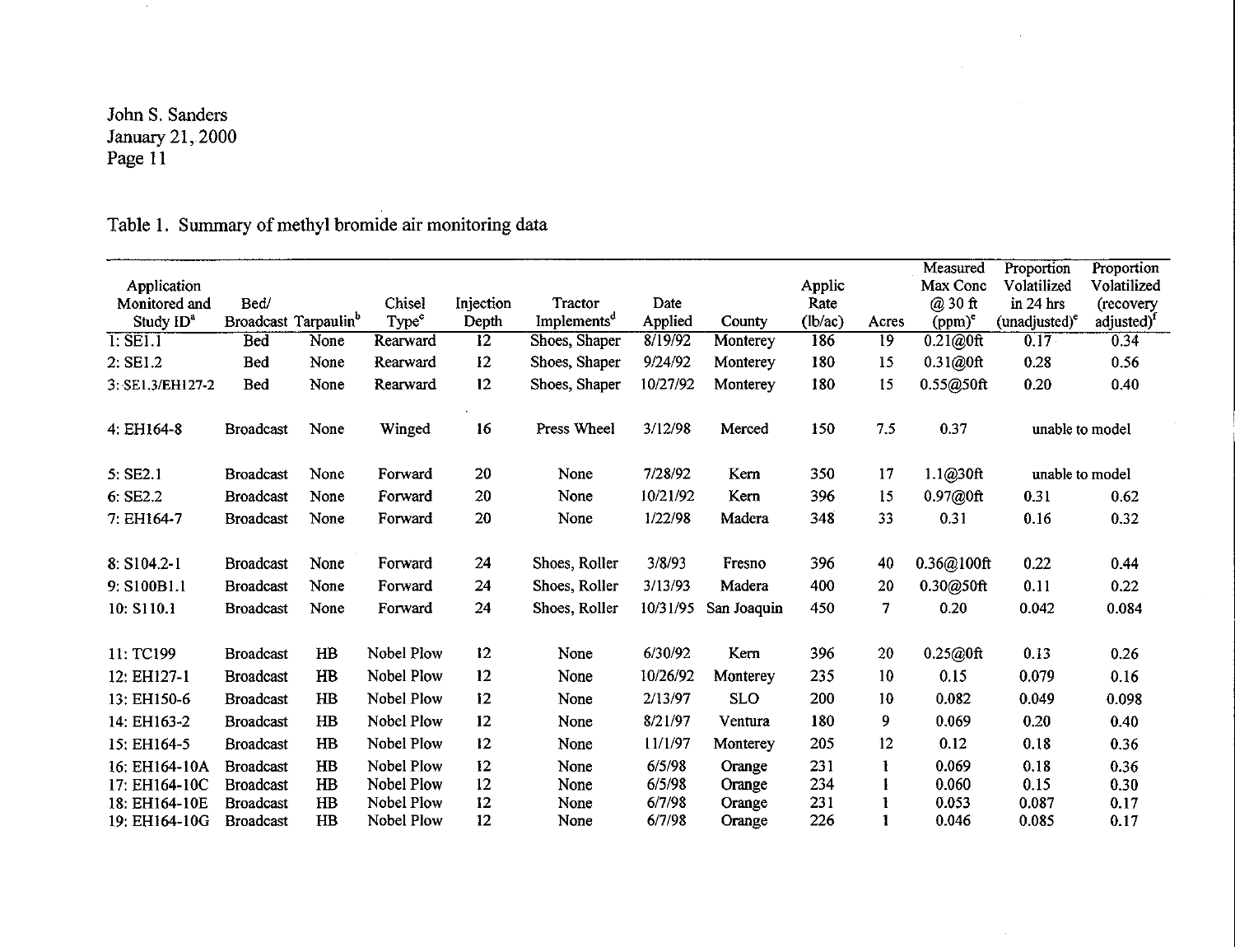l.

 $\mathcal{L}^{\text{max}}_{\text{max}}$  and  $\mathcal{L}^{\text{max}}_{\text{max}}$ 

 $\mathcal{L}_{\text{max}}$ 

| <b>Application</b><br>Monitored and<br>Study $1D^a$ | Bed/                                 | Broadcast Tarpaulin <sup>b</sup> | Chisel<br>Type <sup>c</sup> | Injection<br>Depth | Tractor<br>Implements <sup>d</sup> | Date<br>Applied   | County               | <b>Applic</b><br>Rate<br>(lb/ac) | Acres          | Measured<br>Max Conc<br>$(a)$ 30 $ft$<br>$(ppm)^e$ | Proportion<br>Volatilized<br>in $24$ hrs<br>$(unadjusted)^c$ | Proportion<br>Volatilized<br>(recovery<br>adjusted) <sup>t</sup> |
|-----------------------------------------------------|--------------------------------------|----------------------------------|-----------------------------|--------------------|------------------------------------|-------------------|----------------------|----------------------------------|----------------|----------------------------------------------------|--------------------------------------------------------------|------------------------------------------------------------------|
| 20: TC324.1                                         | <b>Broadcast</b>                     | $\overline{HB}$                  | Nobel Plow                  | $\overline{12}$    | None                               | 7/25/98           | Monterey             | $\overline{216}$                 | 5              | $0.052@60$ ft                                      | 0.034                                                        | 0.068                                                            |
| 21: TC324.2                                         | <b>Broadcast</b>                     | H <sub>B</sub>                   | Nobel Plow                  | 12                 | None                               | 8/7/98            | Ventura              | 206                              | 4              |                                                    | unable to<br>model                                           |                                                                  |
| 22: EH163-4                                         | <b>Broadcast</b>                     | H <sub>B</sub>                   | Nobel Plow                  | 12                 | None                               | 9/2/98            | <b>SLO</b>           | 214                              | $\overline{2}$ | 0.10                                               | 0.13                                                         | 0.26                                                             |
| 23: BR787.1A                                        | <b>Broadcast</b>                     | $_{\rm HB}$                      | Nobel Plow                  | 12                 | None                               | 6/24/99           | Orange               | 186                              | 1              | 0.049                                              | 0.098                                                        | 0.20                                                             |
| 24: BR787.2A                                        | <b>Broadcast</b>                     | HB                               | Nobel Plow                  | 12                 | None                               | 6/30/99           | Santa Barb           | 178                              | ı              | 0.19                                               | 0.24                                                         | 0.48                                                             |
| 25: TC233.2                                         | <b>Broadcast</b>                     | <b>VHB</b>                       | Nobel Plow                  | 12                 | None                               | 10/19/93          | Monterey             | 392                              | 7              | 0.090                                              | 0.047                                                        | 0.094                                                            |
| 26: EH150-5                                         | <b>Broadcast</b>                     | <b>VHB</b>                       | Nobel Plow                  | 12                 | None                               | 2/6/97            | Madera               | 350                              | 19             | 0.99                                               | 0.33                                                         | 0.66                                                             |
| 27: EH163-1A<br>28: EH163-1B                        | <b>Broadcast</b><br><b>Broadcast</b> | <b>VHB</b><br><b>VHB</b>         | Nobel Plow<br>Nobel Plow    | 12<br>12           | None<br>None                       | 7/28/97<br>8/1/97 | Monterey<br>Monterey | 240<br>240                       | 12<br>10       | 0.23<br>0.44@60ft                                  | 0.21<br>0.40                                                 | 0.42<br>0.80                                                     |
| 29: EH163-3A                                        | <b>Broadcast</b>                     | <b>VHB</b>                       | Nobel Plow                  | 12                 | None                               | 9/25/97           | Santa Cruz           | 210                              | 10             | 0.054@60ft                                         | unable to model                                              |                                                                  |
| 30: EH164-9                                         | <b>Broadcast</b>                     | VIF                              | Nobel Plow                  | 12                 | None                               | 5/2/98            | Orange               | 235                              | $\mathbf{11}$  | 0.16                                               | 0.16                                                         | 0.32                                                             |
| 31: EH164-10B                                       | <b>Broadcast</b>                     | VIF                              | Nobel Plow                  | 12                 | None                               | 6/5/98            | Orange               | 234                              | A.             | 0.066                                              | 0.19                                                         | 0.38                                                             |
| 32: EH164-10D                                       | <b>Broadcast</b>                     | <b>VIF</b>                       | Nobel Plow                  | 12                 | None                               | 6/5/98            | Orange               | 233                              |                | 0.072                                              | 0.22                                                         | 0.44                                                             |
| 33: EH164-10F                                       | <b>Broadcast</b>                     | VIF                              | Nobel Plow                  | 12                 | None                               | 6/7/98            | Orange               | 220                              | 1              | 0.065<br>0.042                                     | 0.11<br>0.081                                                | 0.22<br>0.16                                                     |
| 34: EH164-10H                                       | <b>Broadcast</b>                     | VIF                              | Nobel Plow                  | 12                 | None                               | 6/7/98            | Orange               | 238                              |                |                                                    |                                                              |                                                                  |
| 35: S110F1                                          | Bed                                  | H <sub>B</sub>                   | Rearward                    | 6                  | Shoes, Roller                      | 7/13/93           | <b>SLO</b>           | 256                              | 9              | 0.092                                              | 0.031                                                        | 0.062                                                            |
| 36: EH164-2                                         | Bed                                  | H <sub>B</sub>                   | Rearward                    | 6                  | Colby Shaper                       | 9/8/97            | Orange               | 160                              | 4              | 0.17@20ft                                          | 0.34                                                         | 0.68                                                             |
| 37: EH 164-11                                       | Bed                                  | $\mathbf{H}$                     | Rearward                    | 6                  | Colby Shaper                       | 10/6/98           | <b>SLO</b>           | 206                              | 9              | 0.45                                               | $-0.56$                                                      | 1.00                                                             |
| 38: BR787.1B                                        | Bed                                  | <b>HB</b>                        | In                          | 6                  | Shaper                             | 6/24/99           | Orange               | 177                              |                | 0.19                                               | 0.53                                                         | 1.00                                                             |

 $\ddot{\phantom{1}}$ 

 $\sim$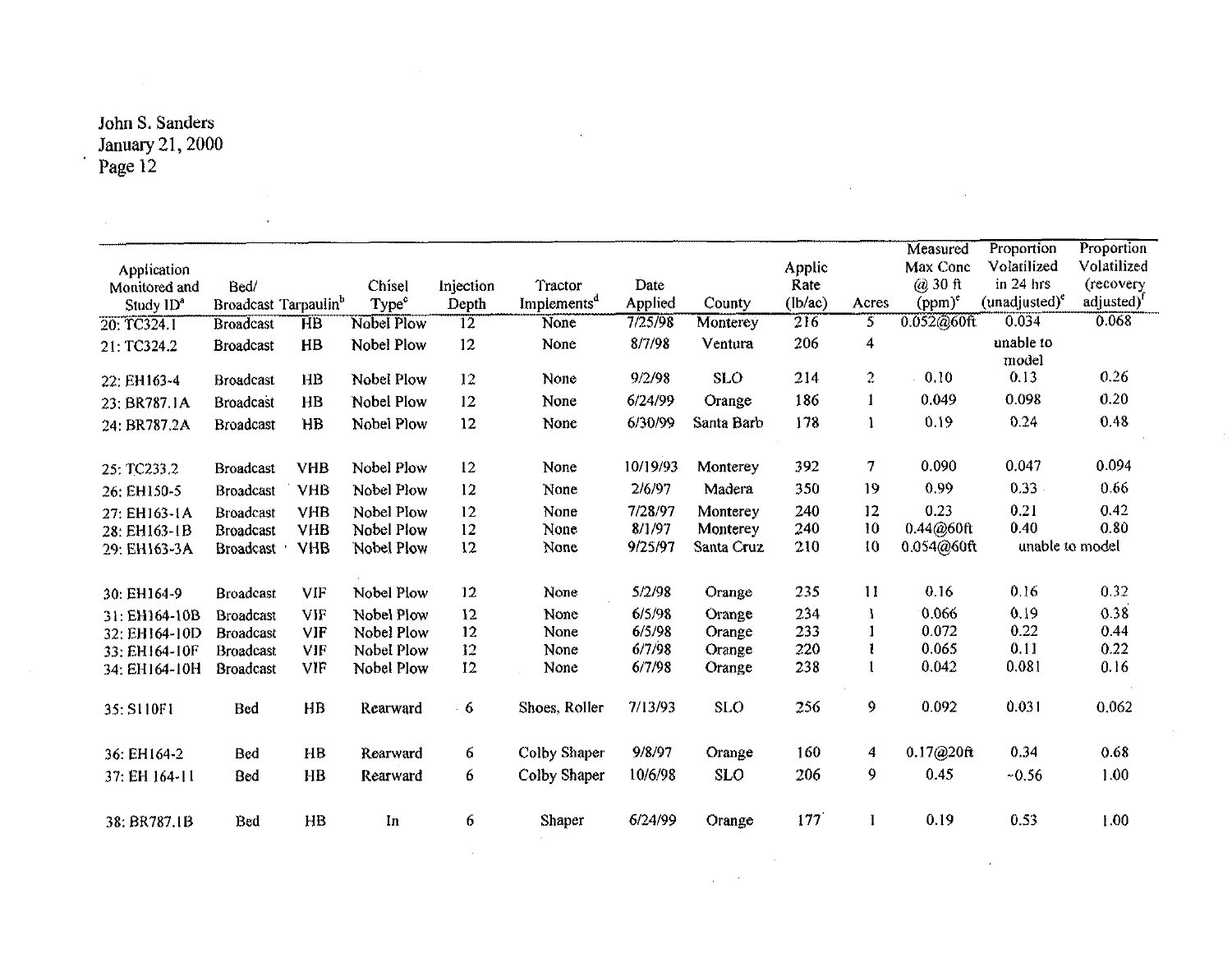| Application<br>Monitored and<br>Study 1D <sup>a</sup> | Bed/             | Broadcast Tarpaulin <sup>b</sup> | Chisel<br>Type <sup>e</sup> | Injection<br>Depth | Tractor<br>Implements <sup>d</sup> | Date<br>Applied | County     | Applic<br>Rate<br>(lb/ac) | Acres | Measured<br>Max Conc<br>$(2)$ 30 ft<br>$(ppm)^e$ | Proportion<br>Volatilized<br>$\sin 24$ hrs<br>$(unadjusted)^{t}$ | Proportion<br>Volatilized<br>(recovery<br>adjusted) <sup>8</sup> |
|-------------------------------------------------------|------------------|----------------------------------|-----------------------------|--------------------|------------------------------------|-----------------|------------|---------------------------|-------|--------------------------------------------------|------------------------------------------------------------------|------------------------------------------------------------------|
| 39: BR787.1C                                          | Bed              | $\overline{HB}$                  | Ahead                       | 6                  | Shaper                             | 6/24/99         | Orange     | 176                       |       | 0.17                                             | 0.58                                                             | $\overline{1.00}$                                                |
| 40: BR787.2B                                          | Bed              | H <sub>B</sub>                   | Ahead                       | 6                  | Shaper                             | 6/30/99         | Santa Barb | 245                       |       | 0.26                                             | 0.38                                                             | 0.76                                                             |
| 41: BR787.2C                                          | Bed              | HB                               | In                          | 6                  | Shaper                             | 6/30/99         | Santa Barb | 174                       |       | 0.26                                             | 0.38                                                             | 0.76                                                             |
| 42: EH150-2                                           | Bed              | HB                               | Rearward                    | 6                  | Kenco Shaper                       | 12/12/96        | Riverside  | 200                       | 20    | 0.82@5ft                                         | 0.55                                                             | 1.00                                                             |
| 43: EH164-6                                           | Bed              | $\overline{AB}$                  | Rearward                    | 6                  | Kenco Shaper                       | 12/17/97        | Riverside  | 196                       | 16    | 0.64@200f                                        | 0.53                                                             | 1.00                                                             |
| 44: TC203                                             | <b>Broadcast</b> | HB                               | Forward                     | 20                 | None                               | 11/9/92         | Merced     | 405                       | 7     | 0.06@300ft                                       | 0.028                                                            | 0.056                                                            |
| 45: EH150-1                                           | Bed              | HB                               | <b>Drip Tubing</b>          |                    | None                               | 12/11/96        | Riverside  | 200                       | 25    | 1.7@330ft                                        | $0.6 - 0.9$                                                      | 1.00                                                             |
| 46: EH150-3                                           | Bed              | HВ                               | Drip Tubing                 |                    | None                               | 1/20/97         | Kern       | 200                       | 14    | 0.38                                             | 0.32                                                             | 0.64                                                             |
| 47: EH150-4                                           | Bed              | HB                               | <b>Drip Tubing</b>          |                    | None                               | 1/27/97         | Imperial   | 200                       | 14    | 0.74                                             | 0.50                                                             | 1.00                                                             |

a Studies are grouped by application method and numbered sequentially. Study identifications beginning with S were conducted by Siemer and Associates under contract to methyl bromide registrants. Studies beginning with EH were conducted by the Environmental Hazards Assessment Program of the Department of Pesticide Regulation. Studies beginning with TC were conducted by TRICAL, Inc. Studies beginning with BR were conducted by Bolsa Research.

b Applications using three different types of tarpaulins were monitored, plus untarped. HB is a "high barrier" tarpaulin with permeability between *5* and 8 ml/hr/m<sup>2</sup>/1000 ppm at 30° C. VHB is a "very high barrier" tarpaulin with a permeability of 4. VIF is a "virtually impermeable film" with a permeability of 0.1.

c Several types of chisels were monitored. Most common chisels are either curved away from the direction of travel (rearward) or toward the direction of travel (forward). Applications 11 - 34 employed a Nobel plow which consists of a horizontal v-shaped blade mounted by a vertical arm to the tractor tool bar. Applications  $38 - 41$  compared rearward chisels placed inside a bed shaper to rearward chisels placed ahead of a bed shaper. Applications  $45 - 47$  employed a drip irrigation system to introduce methyl bromide into the soil.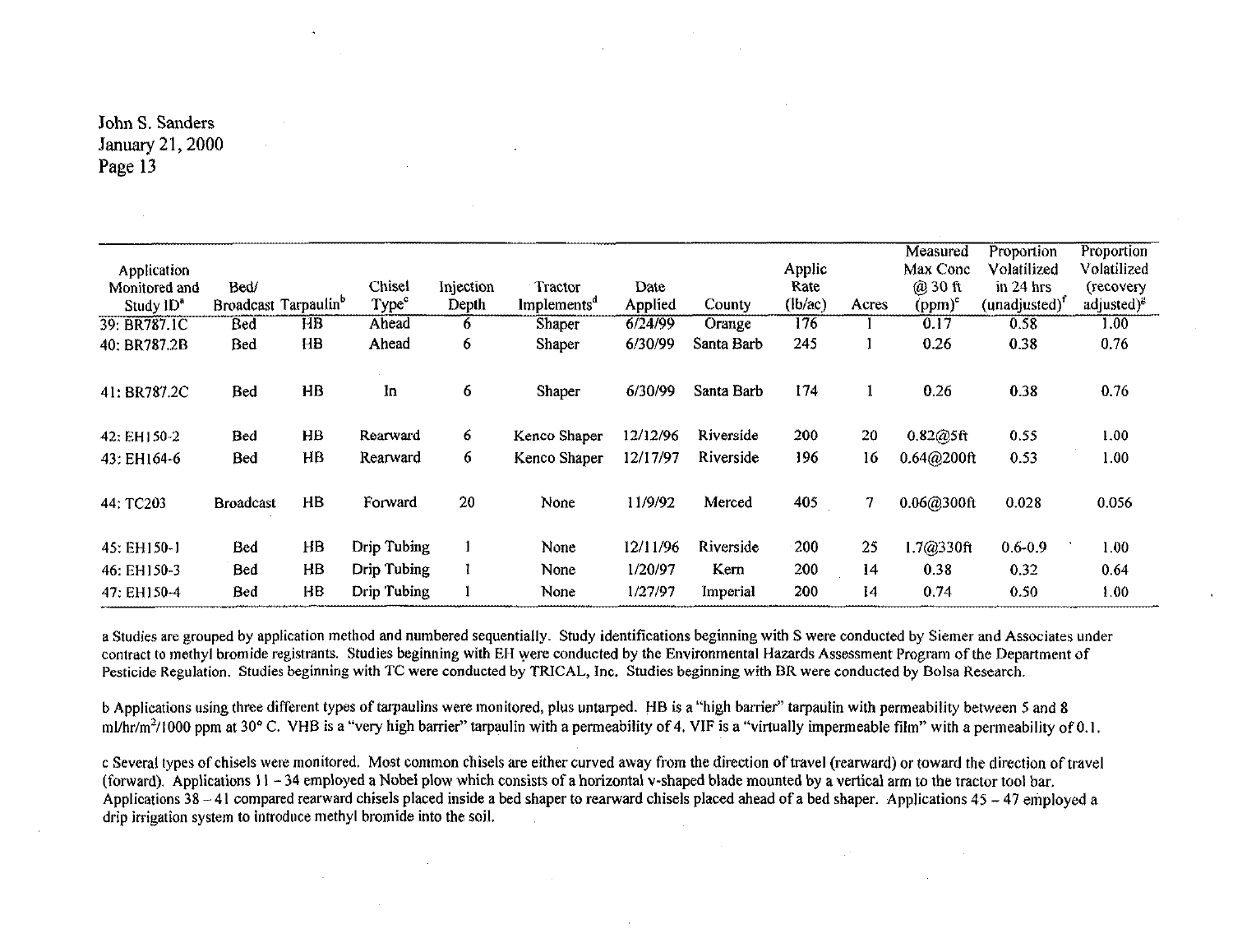d Implements were used to close the channel created by the chisels such as angled plates (shoes), rollers to compress the soil, and shapers to form the beds.

e Highest 24-hour concentration detected 30 ft from the edge of the field, or the distance indicated. Concentrations are not adjusted for recovery.

f The estimated emissions over 24 hours expressed as the proportion of the amount of methyl bromide applied. For example, a proportion of 0.17 means that 17% of the applied methyl bromide volatilized from the field during the peak 24 hour period. The proportions shown are not adjusted for recovery.

g The estimated emissions over 24 hours expressed as the proportion of the amount of methyl bromide applied, adjusted for the estimated recovery of the sampling and analytical method. In most cases the proportion volatilized is adjusted for 50% recovery. In cases where this results in the proportion exceeding one, the proportion volatilized is set to one.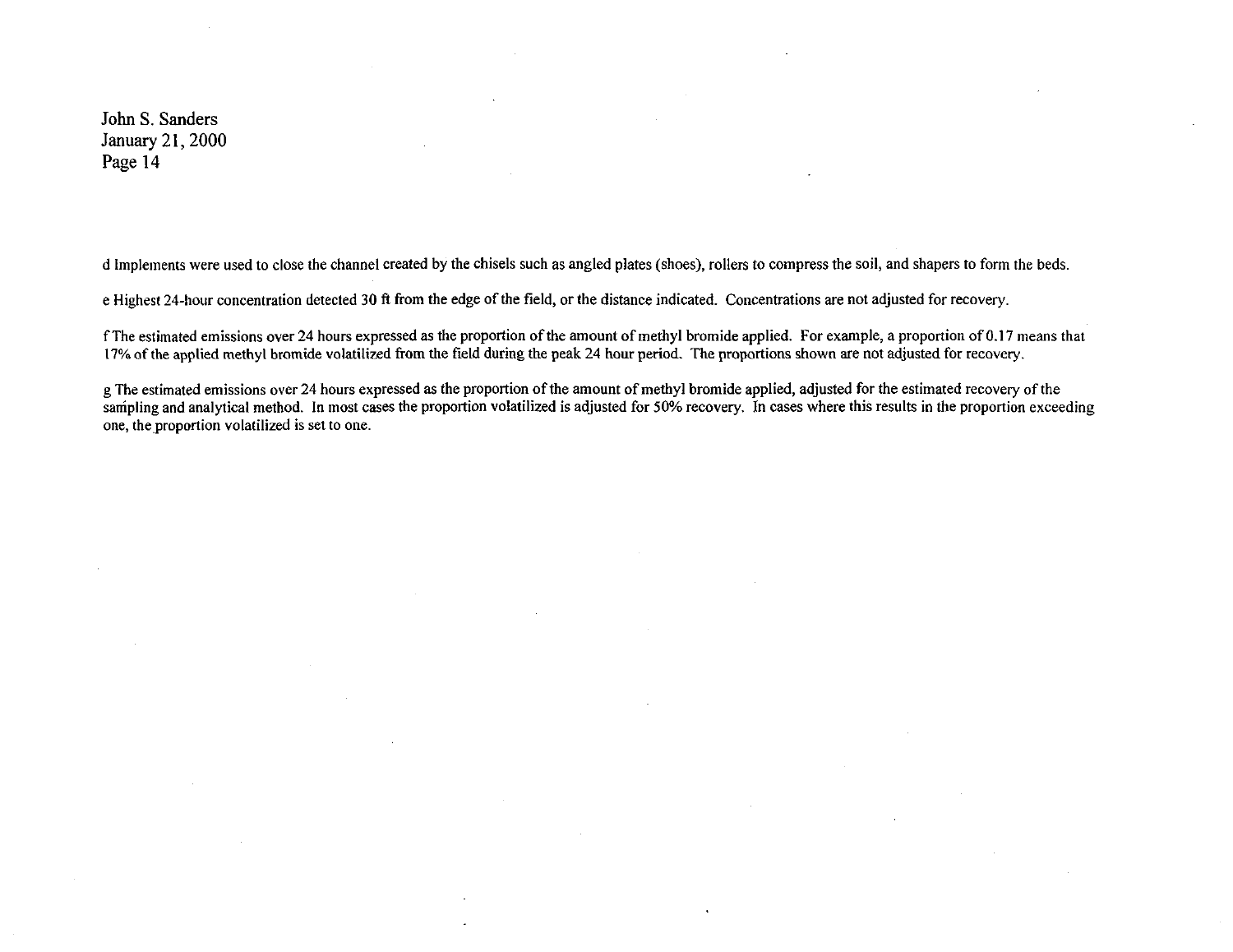## Table 2. Summary of Proportion Volatilized in 24 Hours

| Application Method <sup>a</sup> | Number<br>of Studies | Range of<br>Proportion<br>Volatilized <sup>b</sup> | Average<br>Proportion<br>Volatilized<br>(unadjusted) | Average<br>Proportion<br>Volatilized<br>(recovery adjusted) <sup>c</sup> |
|---------------------------------|----------------------|----------------------------------------------------|------------------------------------------------------|--------------------------------------------------------------------------|
| Nontarp Shallow Bed             | 3                    | $0.17 - 0.28$                                      | 0.22                                                 | 0.43                                                                     |
| Nontarp Deep Broadcast          | 5                    | $0.042 - 0.31$                                     | 0.17                                                 | 0.34                                                                     |
| <b>Tarp Shallow Broadcast</b>   | 13                   | $0.034 - 0.33$                                     | 0.13                                                 | 0.25                                                                     |
| Tarp Shallow Broadcast (VHB)    | $\overline{4}$       | $0.047 - 0.40$                                     | 0.25                                                 | 0.49                                                                     |
| Tarp Shallow Broadcast (VIF)    | 5                    | $0.10 - 0.28$                                      | 0.15                                                 | 0.30                                                                     |
| Tarp Shallow Bed                | 9                    | $0.031 - 0.58$                                     | 0.43                                                 | 0.81                                                                     |
| Tarp Deep Broadcast             |                      | 0.028                                              | 0.028                                                | 0.056                                                                    |
| Drip Tubing-Hot Gas             | 3                    | $0.32 - 0.90$                                      | 0.60                                                 | 0.88                                                                     |

a Application methods are classified by type of tarpaulin, injection depth, and if applied to preformed beds or a flat field (broadcast). VHB is a "very high barrier" tarpaulin with a permeability of 5 ml/hr/m<sup>2</sup>/1000 ppm at 30° C. VIF is a "virtually impermeable film" with a permeability of 0.1 ml/hr/m<sup>2</sup>/1000 ppm at 30° C.

b Range of estimated emissions over 24 hours expressed as the proportion of the amount of methyl bromide applied. For example, a proportion of 0.17 means that 17% of the applied methyl bromide volatilized from the field during the peak 24 hour period. The proportions shown are not adjusted for recovery.

c Estimated emissions over 24 hours expressed as the proportion of the amount of methyl bromide applied, adjusted for the estimated recovery of the sampling and analytical method. In most cases the proportion volatilized is adjusted for 50% recovery. In cases where this results in the proportion exceeding one, the proportion volatilized is set to one.